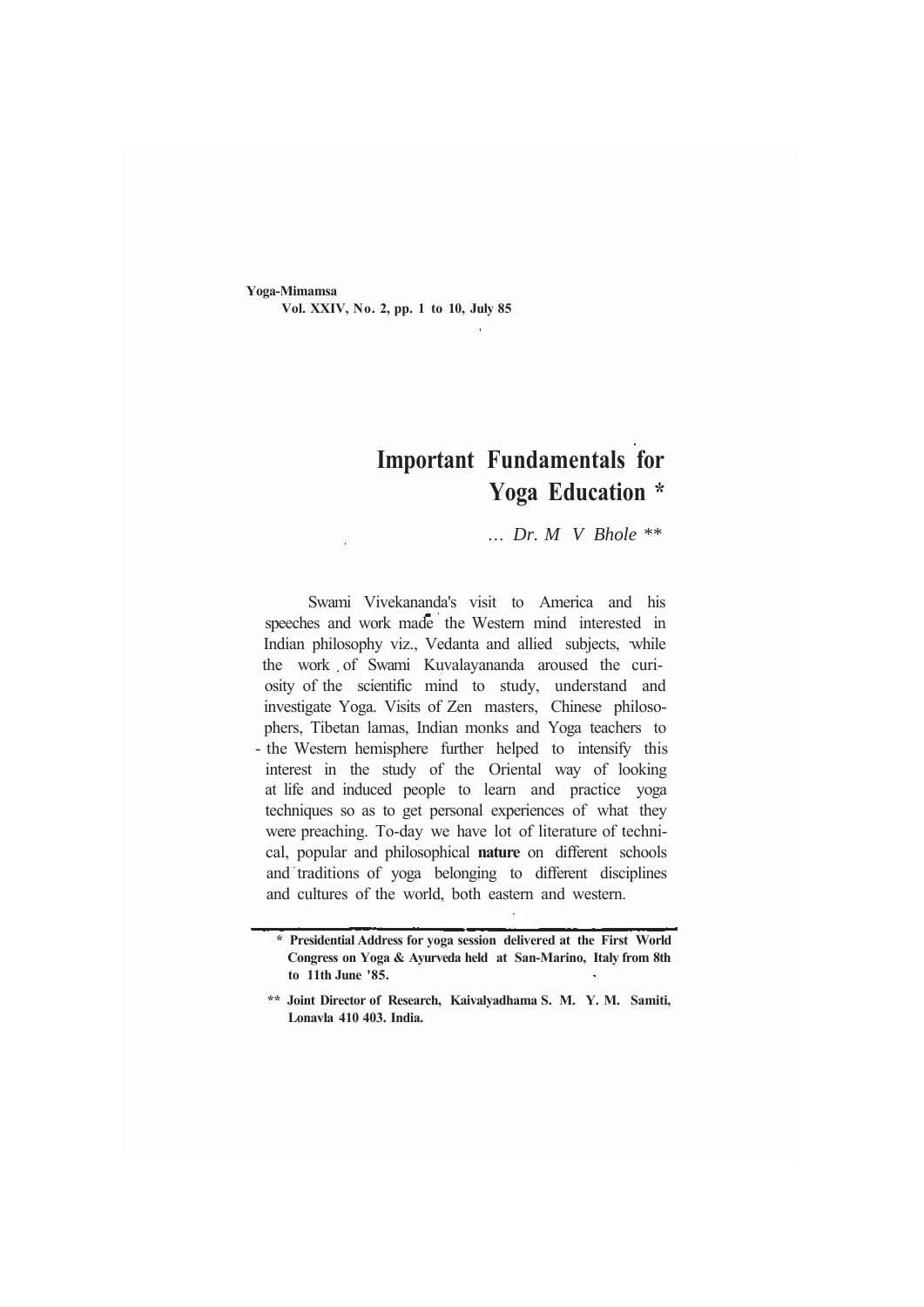I had- the previlage of meeting Yoga teachers and students in France and West Germany during the year 1972 when I was on a official visit to Czechoslovakia as a medical expert in Yoga. The following questions were very often put to me during discussions :

"We don't get any experiences or results as mentioned in Yogic literature and as claimed by Yoga teachers even after 7 to 8 years of practice'\*

- "Therefore 1. Are our Yoga techniques wrong?"
	- 2. Is our teaching, learning or practice at fault ?
	- or 3. What is mentioned in Yogic literature is based on imagination or hallucinations having no rational basis at all ?"

Since then I have been thinking over these questions seriously and decided to get guided by the scriptures rather than what is being taught or written presently. I also stopped looking at Yoga through my educational back ground of modern medicine and started an effort to understand what the scriptures want to communicate under the guidance of my spiritual teacher and our Director of Research, Swami Digambarji. This brought about a change in the nature of my research work and during the course of time I realised that I must base my training and research programmes on various Yogic concepts in order to understand the significance and importance of different Yoga techniques in the light of modern education system. 1 would like to share with you my feelings on this important occasion. I realised that :

> 1- Yoga is a practical subject like science, technology and medicine where one is expected to have a first hand experential knowledge and understanding through personal observations.

**(2)**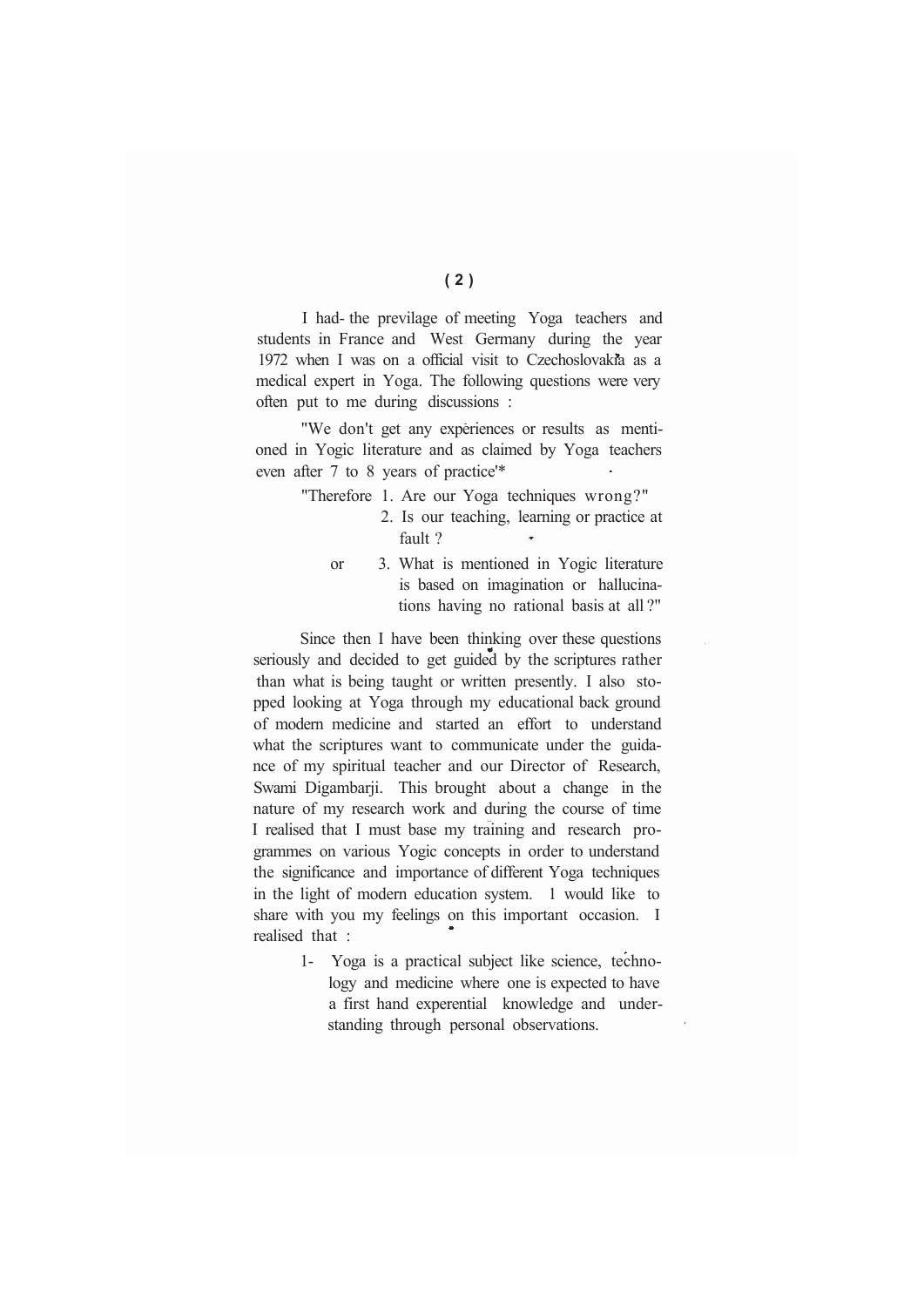- 2. In science and technology we make observations with sense organs and feed-back from motor organs which are further supplemented by various instruments like microscopes, telescopes, oscilloscopes, amplifiers, intensifiers, etc. for sensory functions and fast moving transport, cranes, weapons etc. for motor functions. Thus we continue to get more and more knowledge and understanding about the world around us. In Yoga, on the other hand, we are supposed to withdraw ourselves from the sense organs and motor organs and still continue to get information, knowledge and understanding. It becomes evident that during such condition we can't know anything about the world around us, but start knowing our own self. This could be called 'Self Realisation' or 'Atma-Shakshatkar' or 'Atmadarshan' in Yogic terminology.
- 3. During this process of self-realisation we can appreciate that we exist as different bodies viz. the physical or structural, functional, emotional, intellectual and as non-identified absolute entity. This existential experience of oneself could be easily compared with the concept of five bodies or five fold awareness described in yoga as 'Pancha-Koshas' viz. 'Annamaya Sharir', 'Pranamaya Sharir', 'Manomaya Sharir, 'Vidnyanamaya Sharir' and 'Anandamaya Sharir' respectively.
- 4. Further analysis of our existential experiences reveals that it also exists at different levels like the genital area, region of the lower extermities,

#### **(3)**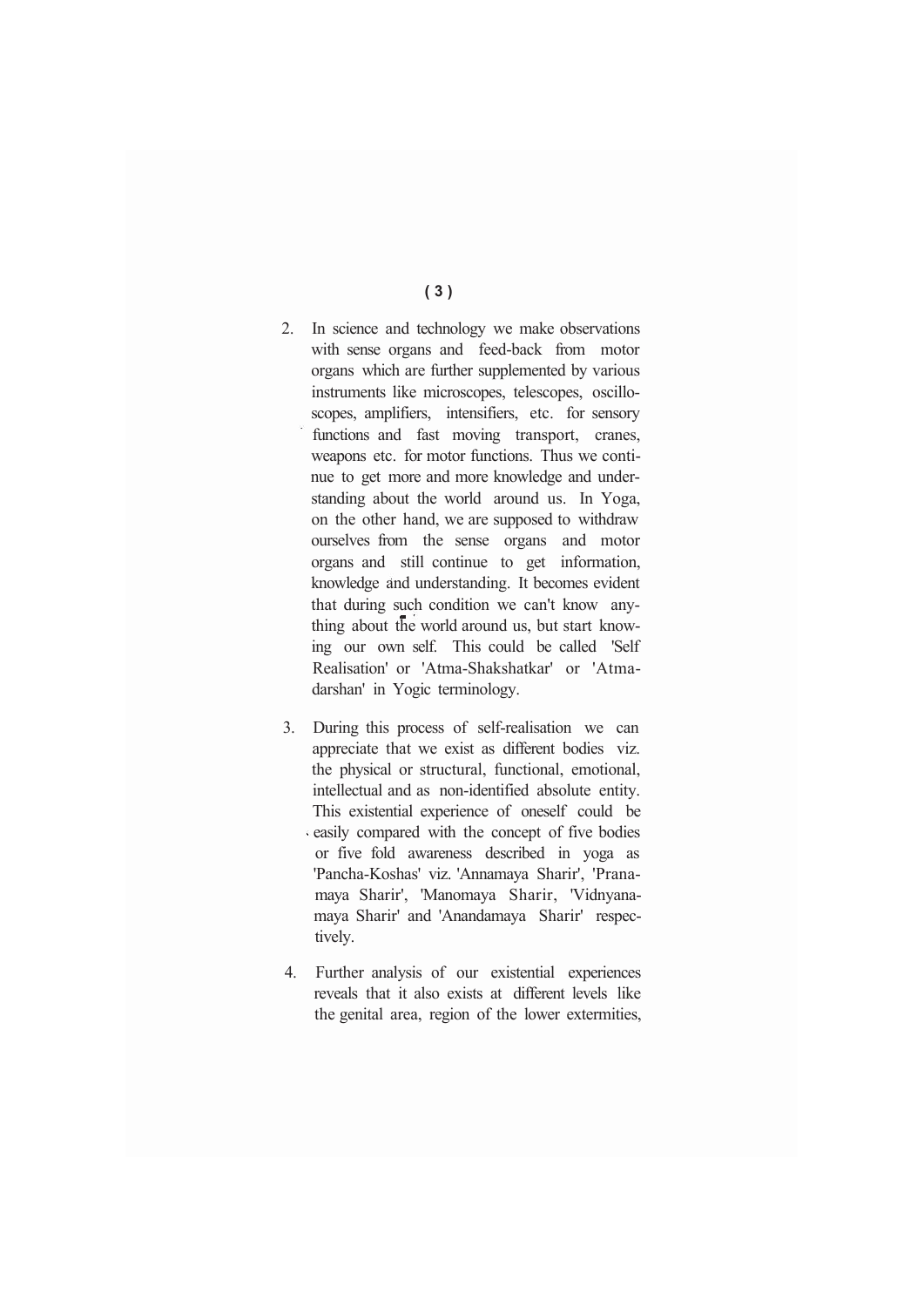abdominal area, heart region, upper extremities including the neck, the area of the face and lastly the region of the head. The experience of functions, feelings and thoughts associated with these areas are altogether different from each other excepting the head region where they are integrated and a picture of totality gets developed. This experential aspect of oneself can be easily compared with the concept of \*Chakras\* in Yogic literature viz., 'Mooladhara', 'Swadhistan', 'Manipur', 'Anahat', 'Visuddhi', 'Ajna' and 'Sahashrar' respectively.

- 5. Apart from these regional awarenesses, one can experience heaviness, currents or pulsations like water flows, burning sensations or heat without fever, twitchings or contractions and relaxations of muscles or a sort of touch sensation and a feeling of voidness or space inside the body. Such experiences help us to get an insight into the concept of 'Mahabhutas' i. e. five elements in Yoga-which are termed as 'Prithvi, 'Aapa', 'Teja', 'Vayu', and 'Akasha' respectively.
- 6. All the above experiences can be localised along certain planes of the body viz., front, back, right, left, central and likewise. These expressions take us very near to the concept of 'Nadis' i. e. channels of pranic activity in yogic literature. We are already accustomed with some like 'Ida', 'Pingla', and 'Sushumna'.
- 7. As everything in the outside world requires some sort of energy for any type of action, in the same way the human existance also requires

**(4)**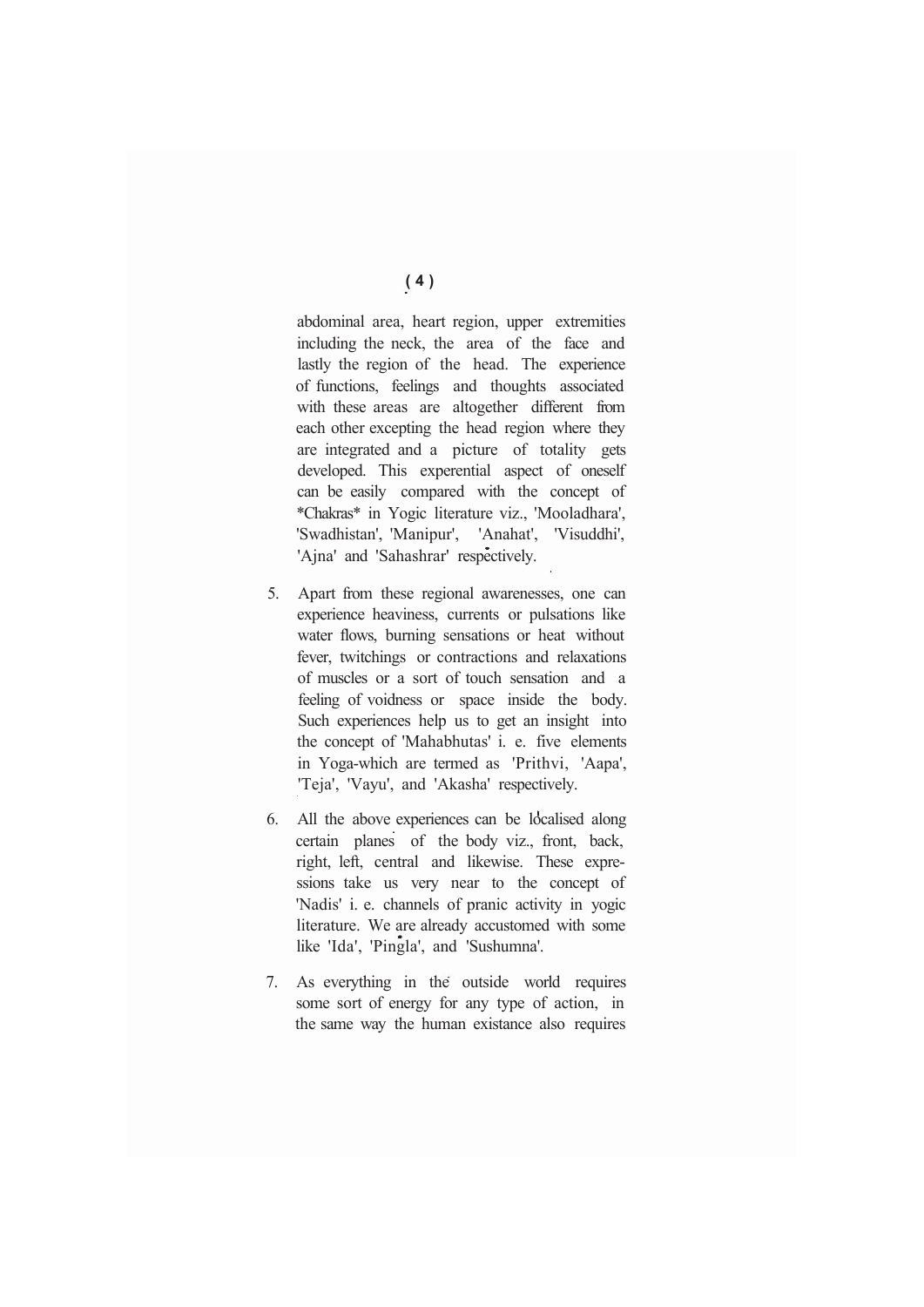some sort of energy working inside the body to carry on different functions at different levels and planes. That energy is termed as 'Prana' in Yoga. It has been further divided into five kinds with five more sub-divisions. Five main 'Pranas', being 'Prana\*, 'Apana', 'Vyana', 'Samana' and 'Udana'. The concept of prana is also experential in nature.

8. The last concept that remains to be mentioned is that of 'Kundalini'. An integrated picture emerging out of these various experiences of one self which may be disturbing, painful, balancing, pleasurable or ecstatic in nature could be called an experience of 'Knndalini' because it is supposed to be the force responsible for our life and living.

Almost all of the concepts and terms described so far cannot be demontrated to others as we demonstrate any physical or chemical phenomenon neither they can be experienced through the sense organs, even though their manifestation at the level of the body could be used as useful indicators and monitors. Thus they can be sensed and experienced in a different way.

One may question the purpose of referring to these concepts here. To my mind various yoga education programmes, yoga practices, and application of yoga in therapy. sports etc should be based on these concepts keeping in view the guiding principle "Integrated approach to Totality which i*s* highly Individualised".

Again a question could be posed, "Is it necessary to learn Yoga to get the existential experience of oneself"? The answer is 'No'. Then why should we think of yoga

## **(5)**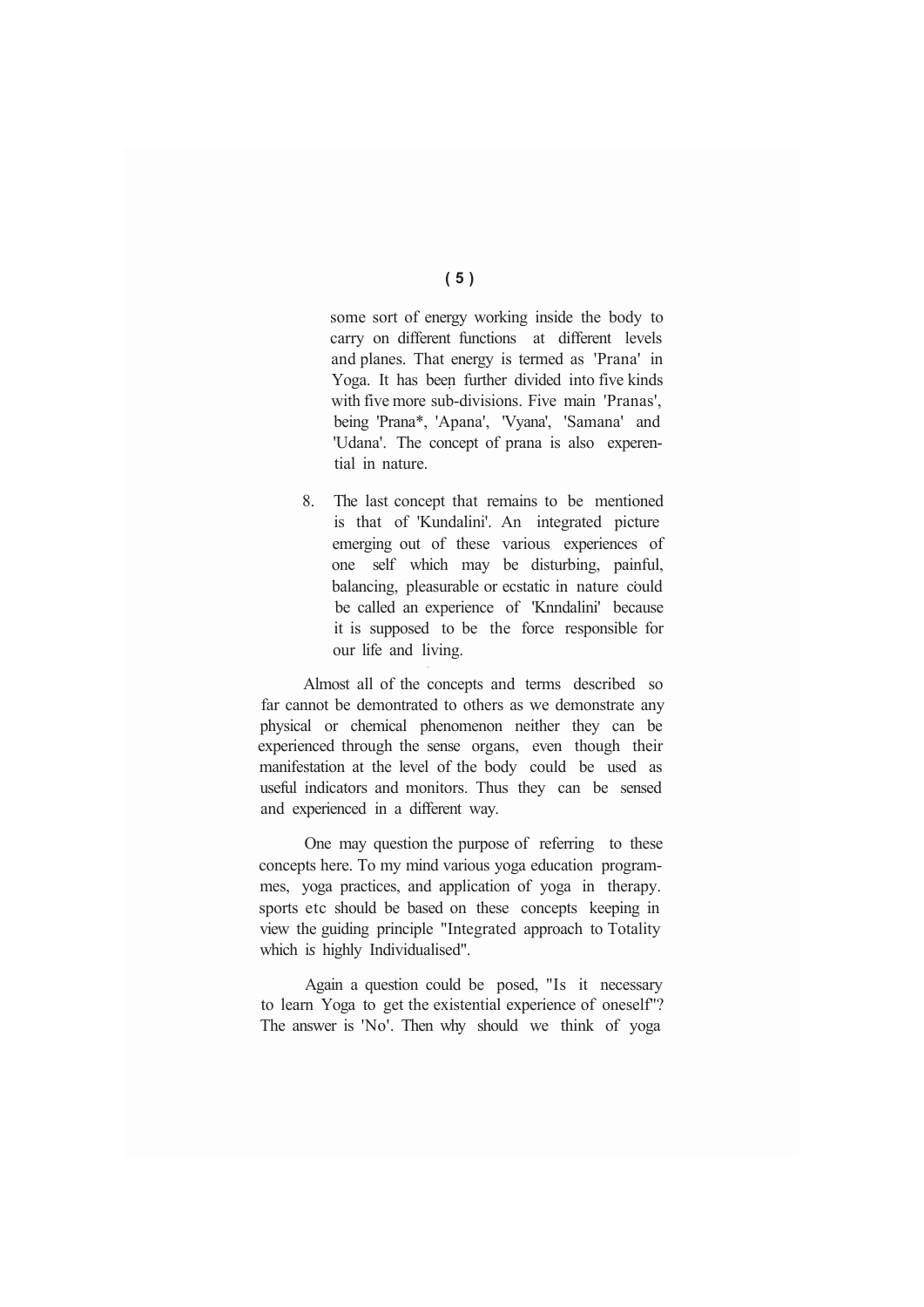### $(6)$

and what could be the real benefits of this system to us? Can we not derive the same benifits by following other systems in vouge? I request you to kindly give a thought to these questions posed here and let us try to find suitable answers.

In our day-to day life we do experience ourselves i.e. experiencing hunger, thirst, sleep, anger, sexual tension, conflict, depression, agitation, confusions, instincts, urges, desire to pass urine, stool etc, etc. However, all of these and such other experiences make us aware of a disturbed, imbalanced and even painful state of 'Being' and goades us to undergo suitable actions or mode of behaviour so that we could once again get into a state of 'At-ease' from that of \*Dis-at-ease" or from the state of imbalance and disequillibrium to a state of balance and equillibrium. Very often our behaviour removes the initial disturbances, but develops another type of disturbance, and this vicious circle continues. At other times we create a purposeful imbalance at the intellectual level and thus disturb the whole state of our being , e.g. while enjoying rest, peace and tranquility, we feel like participating in 100 metre race or have jogging or play football. When we are completely taken over by the thought, the body is made to undergo suitable warming -up practices through which we develop tensions in different groups of muscles for undergoing the required activity most efficiently. When the activity is over, even though one expects that the whole tension should be released and return to normal; in reality, some tension lingers on and depending on the winning and loosing, other types of tensions get superimposed on them. Thus an imbalance in muscular tonus, mode of breathing, sensitivity to feel pain etc., and the ability to think and react gets modified along with the change in the value system of the individual and the appro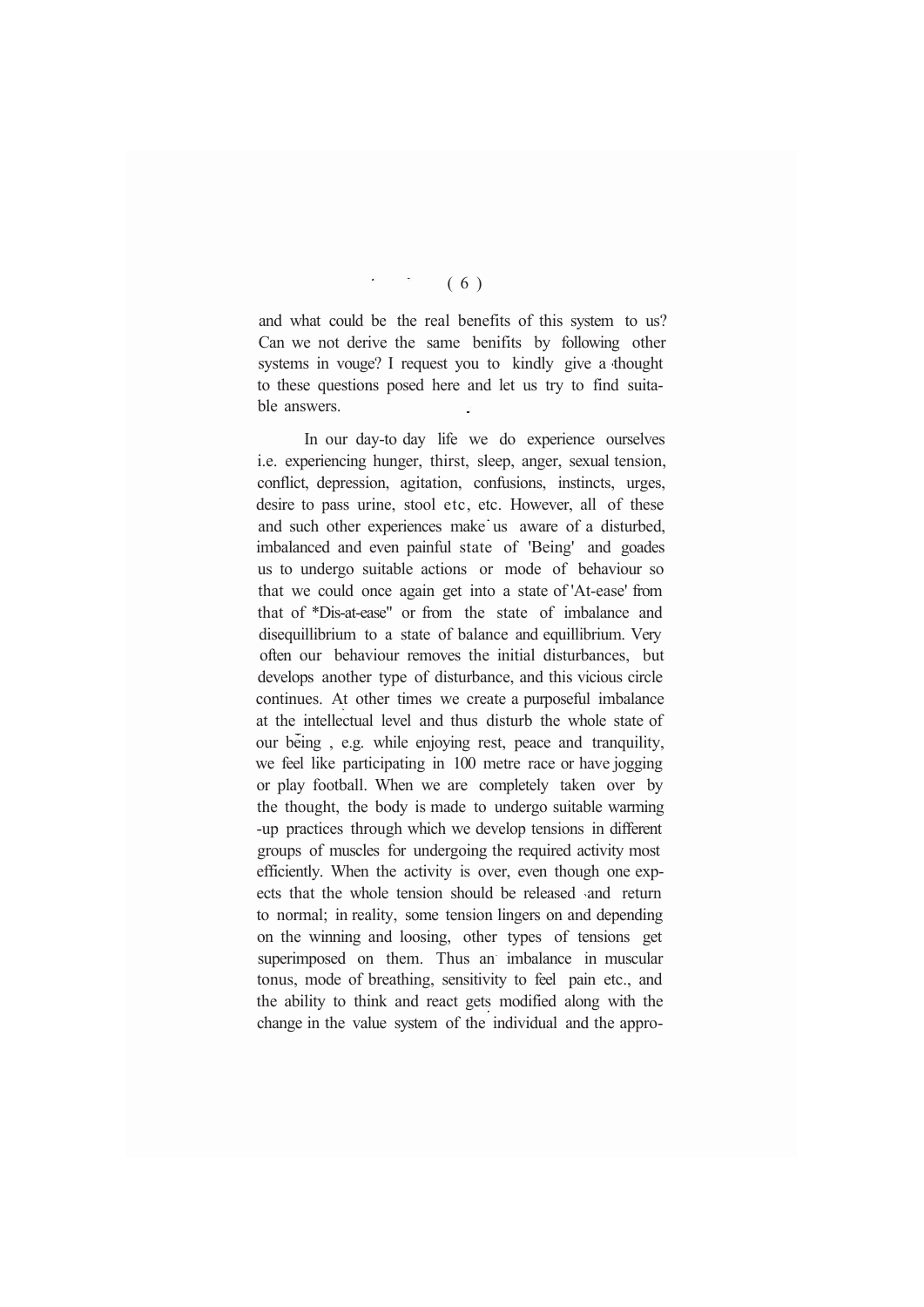ach to life situations. This is continuously at work in our life without our congniscance or awareness till we become prey to some sort of psycho-somatic disorders. It is only in retrospective analysis that we may realise the nature of tensions at work. It is the basic contention of yoga that all of us are in a disturbed state of being (Vyuthita chitta) at various levels of our existance and every one of us want to come back to a balance condition (Samahita chitta) so that we could experience bliss (Anand), contentment (Santosh) and peace (Shanti) of perpetual nature. Different schools of yoga have devised different techniques and approaches to achieve this goal. We could summarise the basic principles emphasised by most of the yogic disciplines below.

- 1. Correcting the food habits. In fact some of the masters talk of sensory inputs for the sense organs as their food and advocate correction in this inputs also. This could be equated with the concept of 'Anna Suddhi' or 'Ahaar Suddhi'.
- *2.* Correcting the awareness from the physical body through different asanas. In modern medical language it could mean correction in proprioceptive awareness so that one can experience a balanced condition in opposite groups of muscles and an uniform awareness throughout the body. This could be equated with the concept of 'Deha suddhi' and relate it with the terms 'Dvandanabhighat' and 'Angame jaytva' found in Patanjala yoga sutras,
- 3.. Correcting the mode of breathing with a view to get right type of breathing awareness by resorting to various cleansing processes. This helps us to understand the concept of 'prana Suddhi' and 'Nadi Suddhi'.

#### **<7)**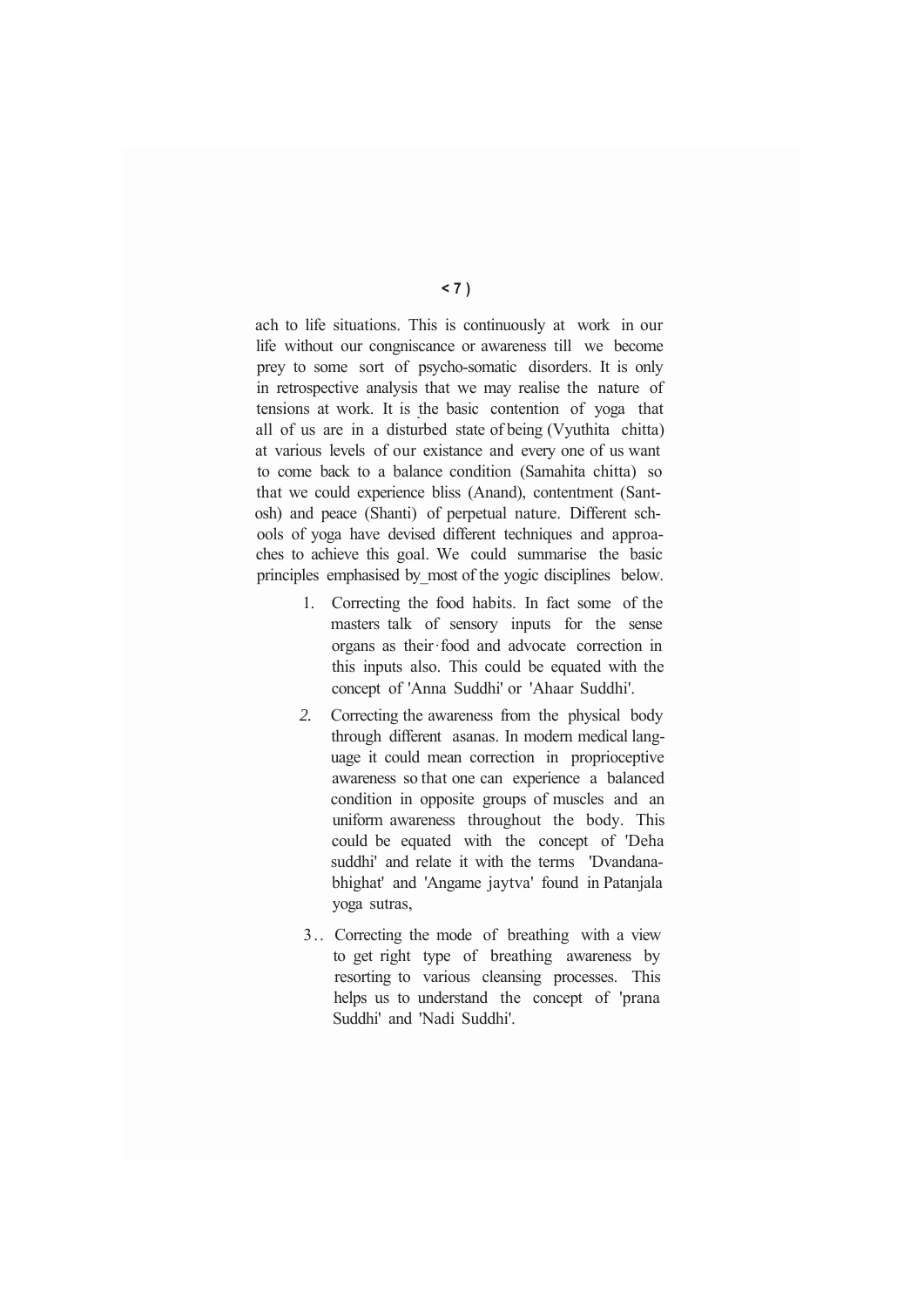- $(8)$
- 4. Correcting ones own sentiments and emotions associated with different organs, systems and regions of the body which have been instrumental to develop our emotional being from birth till to-day. The concept of 'Manas suddhi' could be understood in this. way.
- 5. Correcting and developing right type of thinking for self existance. This could help us to understand the concept of 'Chitta Suddhi'.
- 6. Transforming and transcending the levels of our existential awareness so that the self centred or selfish individual (Jivatma) could develop impersonal behaviour and in due course of time one could start thinking as a universal being (Paramatma). This reflects the concept of 'Atma suddhi'.

**\***

7. Different individuals can exist at different levels and therefore will require suitable type of approaches for their transformation and transcendance. The out come of such an educational process based on existential experiences is supposed to lead to the final realisation that the conscious principle in oneself is independent of the body, mind and intellect. It is very subtle in nature and is directly related to the principle which is responsible for the existance of the SUN in the sky and to which all the life and living owes its existance. Even to-days science and tachnology has the same understanding about the formation and existance of our universe. In Vedic, yogic and Pauranic literature this principle is variously termed as 'Savitru Tatva', 'Avyakta', 'Iswar', 'Paramatma', 'Maha Purusha', •Brahma', 'Vishnu', 'Rudra' etc.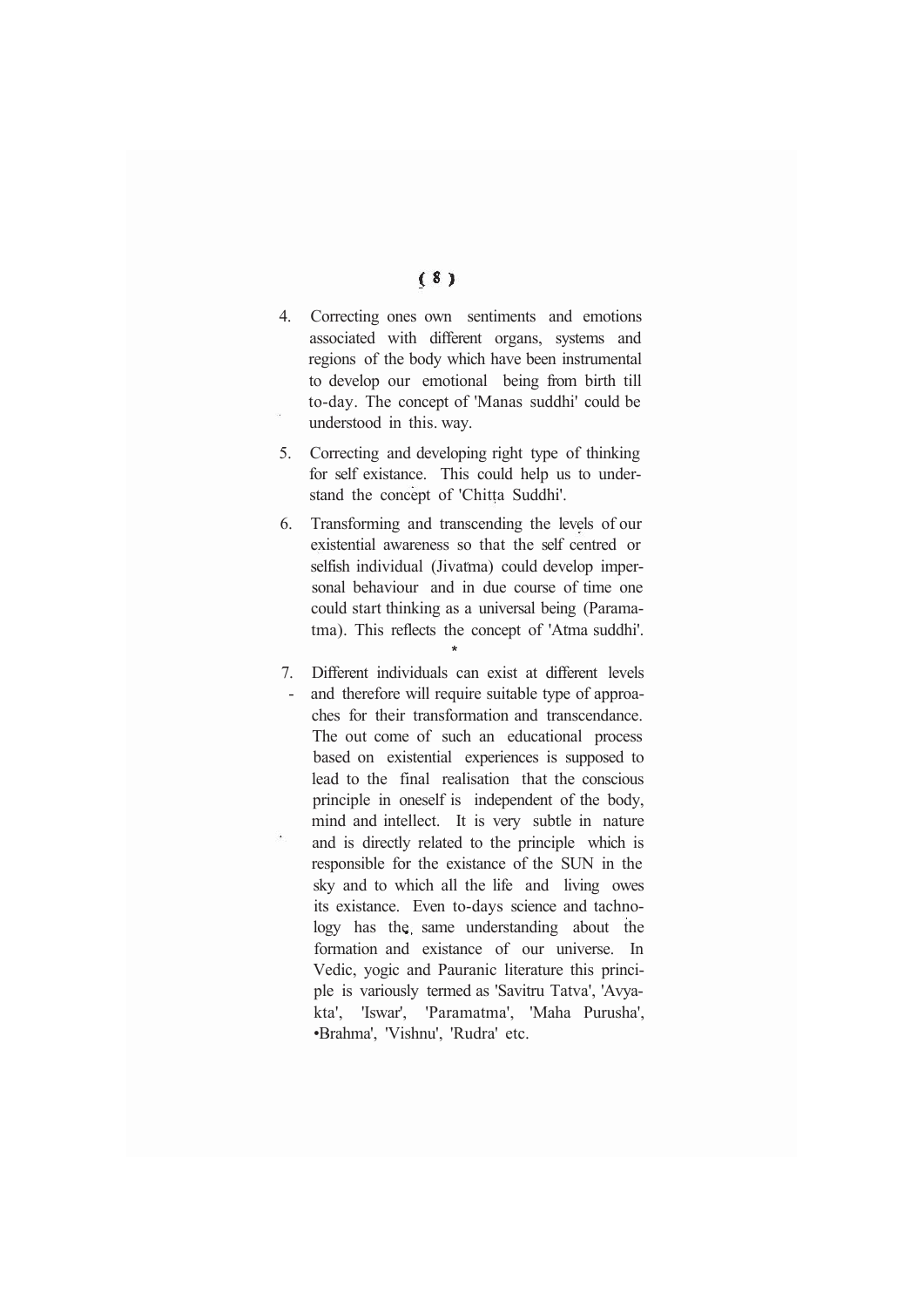8. Such a realisation is expected to bring about a radical change in the over all behaviour of an individual based on different value system and attitudes to life, so that one could experience and enjoy a state of internal bliss, contentment and peace which may also be experienced by those coming in close contact with that individual like the influence of magent on magnetic objects. On the other hand, objective analysis may indicate that he is undergoing hardships, miseries and penance in life.

To my mind, this seems to be the aim and object of yogic education programme. Unfortunately the literature that is being brought out on this subject seems to be far away from these aims and objectives. We are trying to put yoga as an exercise system or something like a sports activity. Some authorities are even trying to organise competitions in yoga with a view to make it more popular and to attract the attention of masses, and instead of helping an individual to realise himself or herself as a human being, we are making one to get identified with some other things like the capacity to perform very diffcult asanas or holding the breath for a long time to establish world record or fasting for eight to ten days at a stretch just to develop the ego. The person is putting another lable on oneself. In such situations how can we expect that our yoga practicants will ever realise the absolute state of their being and transcend from individualised awareness to universal awareness and thus become noble in their thoughts, words and deeds. I humbly feel that the yoga teachers and practicants gathered here should come together and try to have some introspection to find out why for and what for do we want to teach our students

 $(9)$